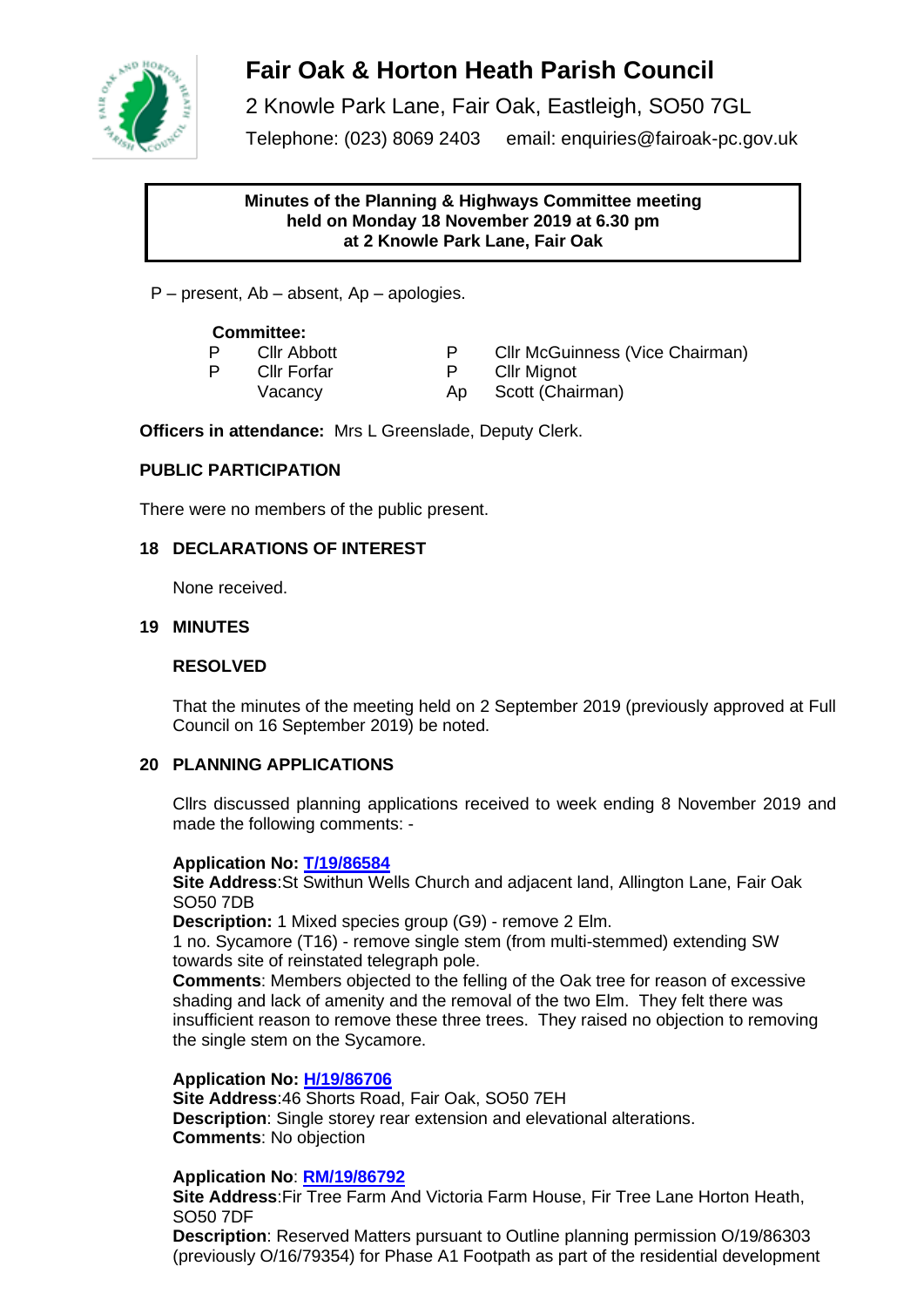of the site for 450 dwellings and associated infrastructure (outline was subject to Environmental Impact Assessment)

**Comments**: The Parish Council support the comments and suggestions made from the Eastleigh Group of the Ramblers.

#### **Application No**: **[H/19/86728](https://planning.eastleigh.gov.uk/s/papplication/a1M4J000000d4QX)**

**Site Address**: 6 Crowd Hill Terrace, Winchester Road, Fair Oak, SO50 7HD **Description**: Erection of shed in front garden **Comments:** No objection

#### **Application No: [H/19/86768](https://planning.eastleigh.gov.uk/s/papplication/a1M4J000000d5Go)**

**Site Address:** Wildwood, East Horton Golf Centre, Mortimers Lane, SO50 7EA **Description:** Construction of a second storey extension over an existing single storey **Comments:** No objection

#### **DECISIONS**

The following list of "decisions made" were noted:-

**Application Details** H/19/86330 Householder planning **Decision** 16 Oct 2019 Permit Delegated Decision **Proposal** Retention of a front porch. **Location** 8 Knowle Lane, Horton Heath, SO50 7DZ

**Application Details** F/18/83623 Full planning **Decision** 14 Oct 2019 Withdrawn By Applicant Delegated Decision Proposal Replacement workshop / barn building with ancillary manager's residential accommodation (B1/C3 use). **Location** Deer Park Farmhouse, Knowle Lane, Fair Oak, O50 7DZ

**Application Details** H/19/86372 Householder planning **Decision** 25 Oct 2019 Permit Delegated Decision **Proposal** Single storey rear extension **Location** Maltings, Chapel Drove, Horton Heath, SO50 7DL

**Application Details** H/19/86369 Householder planning **Decision** 25 Oct 2019 Permit Delegated Decision **Proposal** First floor and two storey side and rear extension, addition of front and rear roof lights

**Location** 103 Sandy Lane, Fair Oak, SO50 8GF

**Application Details** X/19/86303 Removal/variation of conditions **Decision** 22 Oct 2019 Permit Horton Heath Development Management Committee **Proposal** Variation of conditions 1, 4, 5, 7, 8, 9, 10, 12, 13, 14, 15, 16, 17, 18, 19, 24 and 39 of planning permission O/16/79354 (For residential development of up to 450 dwellings with new road and access onto Fir Tree Lane and Allington Lane and associated infrastructure and facilities) to amend the phasing parameter plan details to include a phase A1 for a public right of way between Fir Tree Lane and Quobleigh Woods and sub Phase A2 for the Allington Lane access infrastructure, and to amend the precommencement requirements in respect of Phase A1 and Phase A2. **Location** Fir Tree Farm And Victoria Farm House, Fir Tree Lane Horton Heath, SO50 7DF

**Application Details** F/19/86453 Full planning **Decision** 8 Nov 2019 Permit Delegated Decision **Proposal** Erection of single storey extension to existing office building  **Location** The New Barn, Vicarage Farm Business Park, Fair Oak, SO50 7HD

**The plans and documents for the above applications can be accessed via the Eastleigh Borough Council Planning Portal by clicking on the links above.**